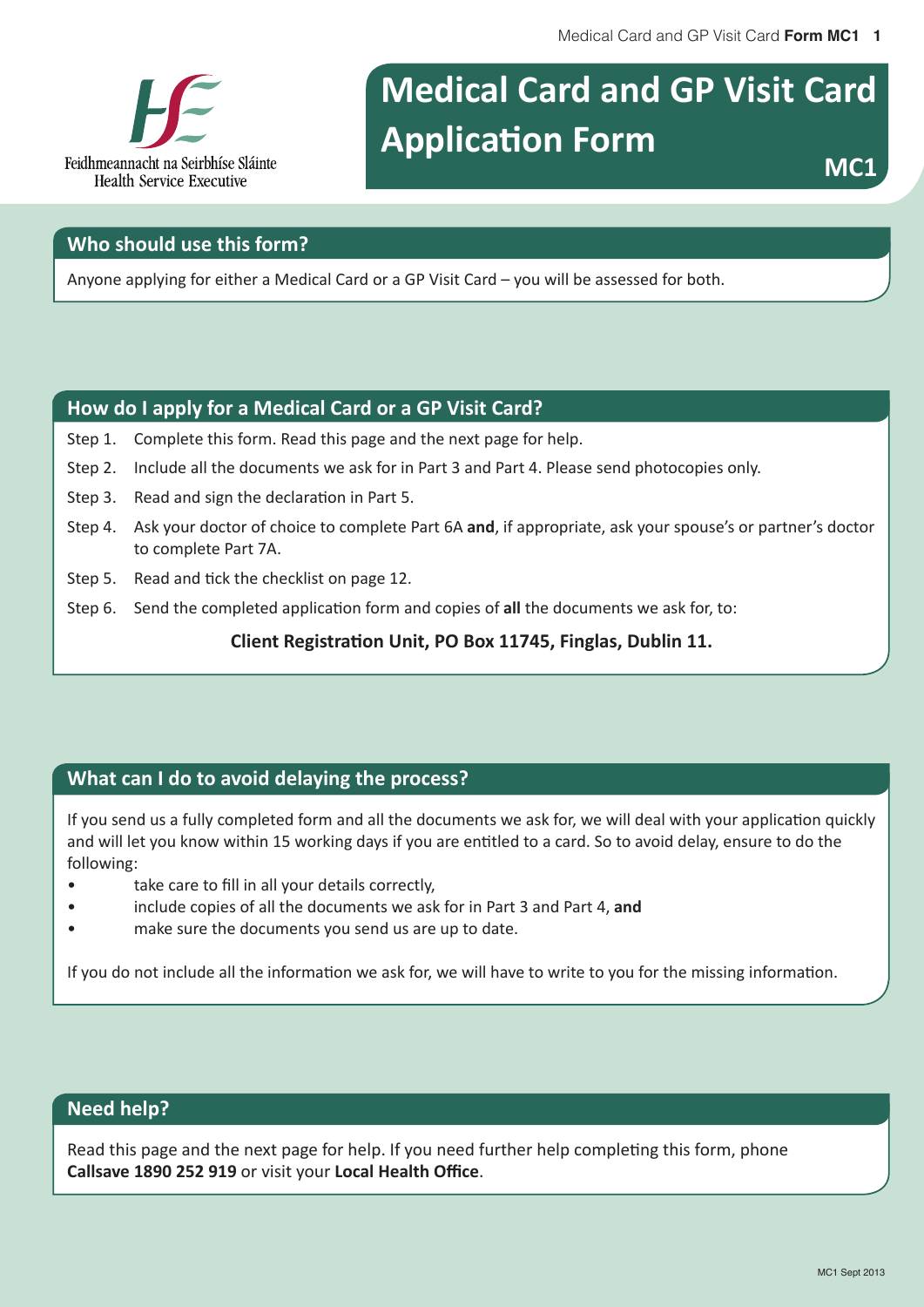#### **Help and information**

#### **Who can apply for a Medical Card or a GP Visit Card?**

Anyone who is **'ordinarily resident'** in the Republic of Ireland can apply - families, single people, even those working full or part time. **'Ordinarily resident'** means that you are living here and intend to live here for at least one year.

#### **I** am aged between 16 and 25. How do I apply?

- 1. If you have a weekly income of less than €164 and you are either living with your parent(s) or living away from their home attending school or college, and your parent(s) has a Medical Card or a GP Visit Card, **you** must complete Parts 1A, 1C, 1D, 5, and 6 of this form. Your doctor of choice must complete Part 6A.
- 2. If you have a weekly income of less than €164 a week and you are either living with your parent(s) or living away from their home attending school or college, and your parent(s) **don't** have a Medical Card or a GP Visit Card, **your parent(s)** must complete all parts of this form.
- 3. If you have a weekly income of €164 or more, you must complete all parts of this form.
- 4. If you live away from your parental home for any reason other than attending school or college, you must complete all parts of this form.

#### **How do I qualify for a Medical Card or a GP Visit Card?**

Firstly, we will look at your household income after tax, PRSI and the Universal Social Charge (USC) have been deducted. We also take rent, mortgage, childcare and travel to work costs into account. If the resulting figure is less than the income qualifying limits, you and your family dependants will be issued with a card.

For information on the current income qualifying limits that apply to your family size, **Callsave 1890 252 919** or see our website **www.medicalcard.ie.** 

**Will my savings and investments be taken into account when assessing my income for Medical Card or GP Visit Card eligibility?** 

**We will not take into account** savings or investments of amounts:

- up to €36,000 for a single person, or
- up to €72,000 for a couple.

Also, we will not take into account any amount received from certain state sponsored compensation or redress schemes or any interest earned on the investment of these funds.

For information on the specific compensation or redress schemes covered by this section, please see www.medicalcard.ie or phone Callsave 1890 252 919.

#### **What if my household income is over the qualifying limits?**

If this is the case, you and your family dependants may be granted a Medical Card or a GP Visit Card if you have difficult personal circumstances that cause you financial pressure - for example a family member with a chronic illness. You need to send evidence with your completed application form in support of these circumstances, for example, a medical report and or medical expense receipts.

#### If I get a Medical Card or a GP Visit Card, does it cover my **family too?**

If your family income falls within the qualifying income limits, the card will cover you, your spouse or partner, and your children **under 16 years of age.** 

If your children are aged 16 to 25 and are receiving weekly income less than  $£164$ , and living with you or living away from you to attend school or college, they will also get a card. They must fill out their own application form and send it to us to receive a card.

**How do I qualify for a Medical Card under European Union (EU) Regulations?** 

You will qualify for a Medical Card under EU Regulations if you meet all of the following requirements:

- you are ordinarily resident in the Republic of Ireland,
- vou are insured under the social security legislation of another EU/EEA member state or Switzerland, that means receiving a social security pension from that state or working and paying social insurance in that state, and
- vou are not **subject** to Irish social security legislation - you are subject to Irish social security legislation if you are receiving a **contributory** Irish social welfare payment or if you are subject to PRSI in the Irish state.

If you meet the above requirements, you can claim your entitlement to a Medical Card by sending us:

- a completed application form, and
- the relevant E or S form issued by the EU/EEA member state (or Switzerland) you are insured with.

UK insured persons applying under EU Regulations should send us a letter of confirmation from the UK Pensions Board or a recent payslip (if employed in UK) in place of the F or S form.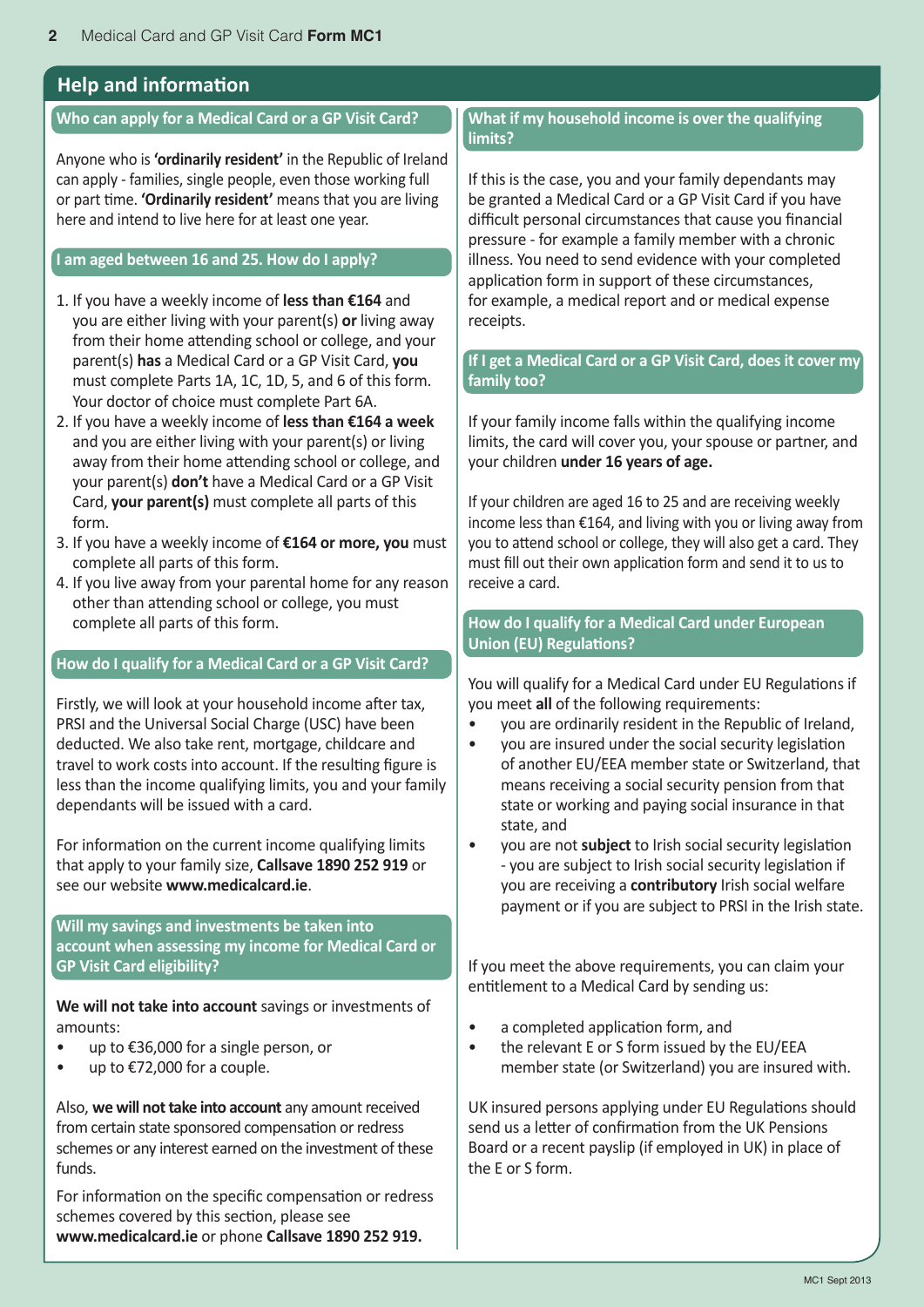**FOR OFFICIAL USE ONLY**

Application No.:

Date Received:

**For Parts 1, 2, 3, 4, 6 and 7 that apply** to you, please complete in CAPITAL LETTERS and place a tick(v) where appropriate in the single boxes provided.

|  | <b>Part 1 – Personal details</b> |  |
|--|----------------------------------|--|

| 1A - Your details                                                                                        |                                                                                                            |
|----------------------------------------------------------------------------------------------------------|------------------------------------------------------------------------------------------------------------|
| First name(s):<br>Date of birth:<br>M<br>D<br>M<br>D                                                     | Surname:<br>Birth surname:<br>(If different)                                                               |
| PPS number:                                                                                              | Gender:<br>Male<br>Female                                                                                  |
| Address:                                                                                                 |                                                                                                            |
|                                                                                                          | Mobile phone:                                                                                              |
|                                                                                                          | (If you enter your mobile phone we may text you in connection with<br>your application)                    |
|                                                                                                          |                                                                                                            |
|                                                                                                          | Daytime phone:                                                                                             |
| Country of birth:                                                                                        | Email address:                                                                                             |
| How long have you lived in Ireland?                                                                      |                                                                                                            |
| Are you ordinarily resident in Ireland? (See top of page 2 for definition of 'ordinarily resident'.) Yes | No.                                                                                                        |
| Do you live alone? Yes<br>No                                                                             |                                                                                                            |
| If 'No', who do you live with?                                                                           |                                                                                                            |
| Are you:                                                                                                 |                                                                                                            |
| $Single \mid \cdot$                                                                                      | Married $\Box$ Cohabiting $\Box$ In a Civil Partnership $\Box$ Widowed $\Box$ Separated $\Box$<br>Divorced |
| Do you have, or have you ever had, a Medical Card or a GP Visit Card? Yes                                | No                                                                                                         |
| If 'Yes', please tick the kind of card and write in the number:                                          |                                                                                                            |
| Medical Card $\Box$ GP Visit Card $\Box$ Card Number                                                     |                                                                                                            |
|                                                                                                          |                                                                                                            |
| 1B - Details for your spouse or partner (If you don't have a spouse or partner, please go to next page)  |                                                                                                            |
| $Time + normal$                                                                                          |                                                                                                            |

| First name(s):                                                  |                                                                                                 |                    | Surname:                         |      |             |  |  |  |
|-----------------------------------------------------------------|-------------------------------------------------------------------------------------------------|--------------------|----------------------------------|------|-------------|--|--|--|
| Date of birth:                                                  |                                                                                                 |                    | Birth surname:<br>(If different) |      |             |  |  |  |
| PPS number:                                                     |                                                                                                 |                    | Gender:                          | Male | Female      |  |  |  |
|                                                                 | Is your spouse or partner ordinarily resident in Ireland? Yes                                   |                    | No II                            |      |             |  |  |  |
|                                                                 | Does your spouse or partner have, or has he or she ever had, a Medical Card or a GP Visit Card? |                    |                                  |      | Nol.<br>Yes |  |  |  |
| If 'Yes', please tick the kind of card and write in the number: |                                                                                                 |                    |                                  |      |             |  |  |  |
| <b>Medical Card</b>                                             | GP Visit Card                                                                                   | <b>Card Number</b> |                                  |      |             |  |  |  |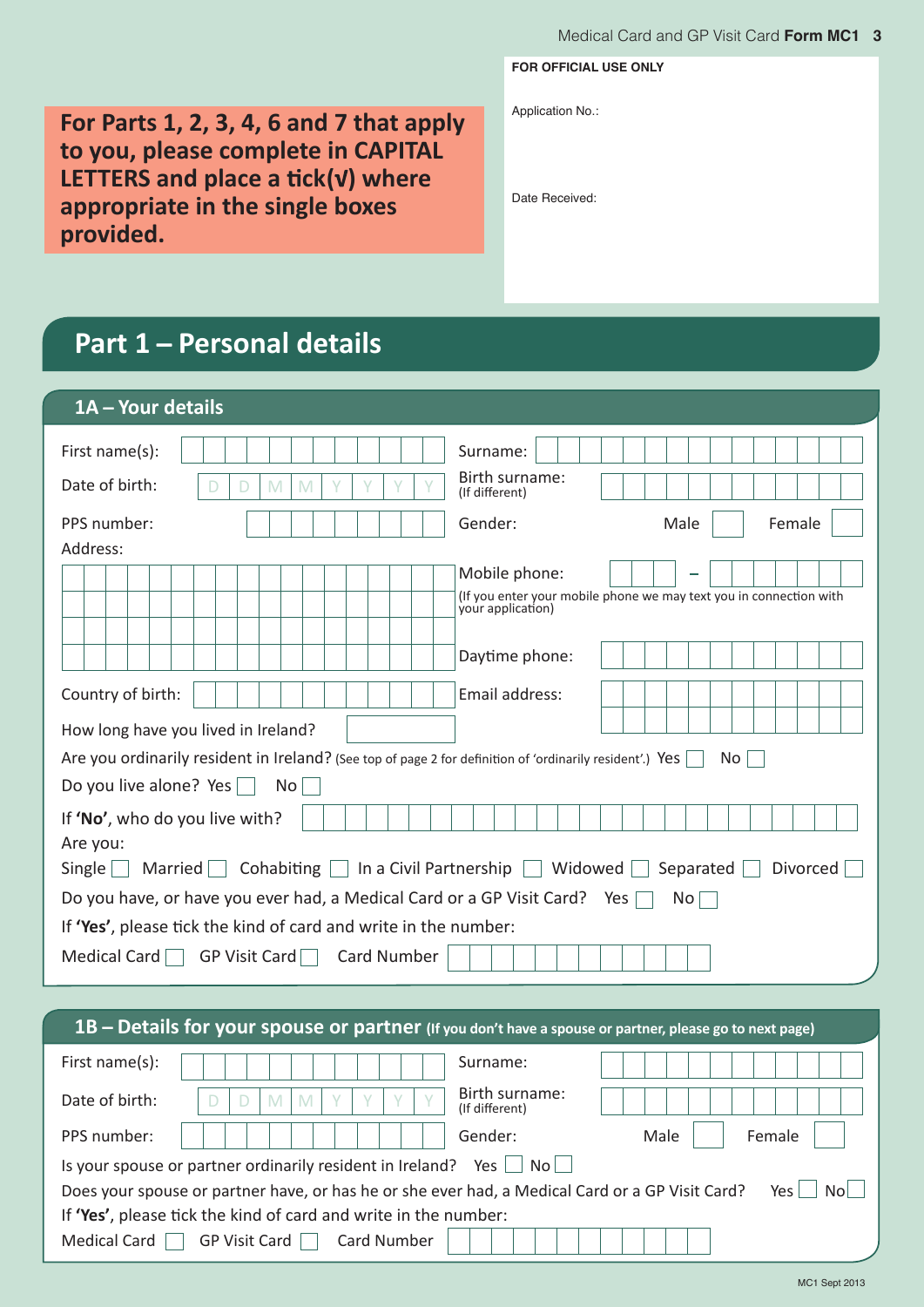| 1C – If you are a person aged between 16 and 25 and if you have a weekly income of less<br>than $£164$ , please complete this section                                                                                         |  |  |  |  |  |  |  |  |  |
|-------------------------------------------------------------------------------------------------------------------------------------------------------------------------------------------------------------------------------|--|--|--|--|--|--|--|--|--|
| Does your parent(s) have a Medical Card or a GP Visit Card?<br>No<br>Yes                                                                                                                                                      |  |  |  |  |  |  |  |  |  |
| If 'Yes' and if you are living with your parent(s) or living away from parental home for purposes of attending<br>school or college, you only need to:                                                                        |  |  |  |  |  |  |  |  |  |
| complete Parts 1A, 1C, 1D, 5 and 6 of this form,<br>ask your doctor of choice to complete Part 6A, and                                                                                                                        |  |  |  |  |  |  |  |  |  |
| tick the kind of card your parent(s) has and write in the number below.                                                                                                                                                       |  |  |  |  |  |  |  |  |  |
| Medical Card $\Box$<br>GP Visit Card [<br><b>Card Number</b>                                                                                                                                                                  |  |  |  |  |  |  |  |  |  |
| If 'No' and if you are living with your parent(s) or living away from parental home for purposes of attending<br>school or college, your parents must complete all parts of this form, listing you as a dependant aged 16-25. |  |  |  |  |  |  |  |  |  |
| 1D - Attending school or third level college?                                                                                                                                                                                 |  |  |  |  |  |  |  |  |  |
| Are you in school or third level education?<br>Yes<br>No <sub>1</sub>                                                                                                                                                         |  |  |  |  |  |  |  |  |  |
| If 'Yes', what is the name of your school or college?                                                                                                                                                                         |  |  |  |  |  |  |  |  |  |
| M<br>$\mathsf{M}% _{T}=\mathsf{M}_{T}\!\left( a,b\right) ,\ \mathsf{M}_{T}=\mathsf{M}_{T}\!\left( a,b\right) ,$<br>When will you finish your course?<br>Y<br>D                                                                |  |  |  |  |  |  |  |  |  |
| Please ask your school or college to stamp this form.                                                                                                                                                                         |  |  |  |  |  |  |  |  |  |
| School or college stamp:                                                                                                                                                                                                      |  |  |  |  |  |  |  |  |  |
|                                                                                                                                                                                                                               |  |  |  |  |  |  |  |  |  |
|                                                                                                                                                                                                                               |  |  |  |  |  |  |  |  |  |
|                                                                                                                                                                                                                               |  |  |  |  |  |  |  |  |  |
|                                                                                                                                                                                                                               |  |  |  |  |  |  |  |  |  |
| <b>Part 2 - Your dependants</b>                                                                                                                                                                                               |  |  |  |  |  |  |  |  |  |

| Your dependants aged under 16 |                |             |               |                         |  |  |                   |                        |   |  |  |
|-------------------------------|----------------|-------------|---------------|-------------------------|--|--|-------------------|------------------------|---|--|--|
| <b>First name</b>             | <b>Surname</b> |             | Date of birth |                         |  |  | <b>PPS number</b> | Relationship<br>to you |   |  |  |
|                               |                | D           |               |                         |  |  |                   | $D$ M $M$ Y $Y$        | Y |  |  |
|                               |                | D           |               | DMMYY                   |  |  |                   | Y                      | Y |  |  |
|                               |                |             |               | $D$ $D$ $M$ $M$ $Y$ $Y$ |  |  |                   | Y                      | Y |  |  |
|                               |                | $\mathsf D$ |               | D M M Y                 |  |  | Y.                | Y                      | Y |  |  |
|                               |                |             |               |                         |  |  |                   | $D[D M M Y Y Y$        | Y |  |  |
|                               |                | $\mathsf D$ |               | D M M Y                 |  |  | Y                 | Y                      | Y |  |  |
|                               |                |             |               |                         |  |  |                   | $D[D M M Y Y Y$        | Y |  |  |
|                               |                | D.          |               | $D$ $M$ $M$ $Y$ $Y$     |  |  |                   | $+Y^{\top}$            | Y |  |  |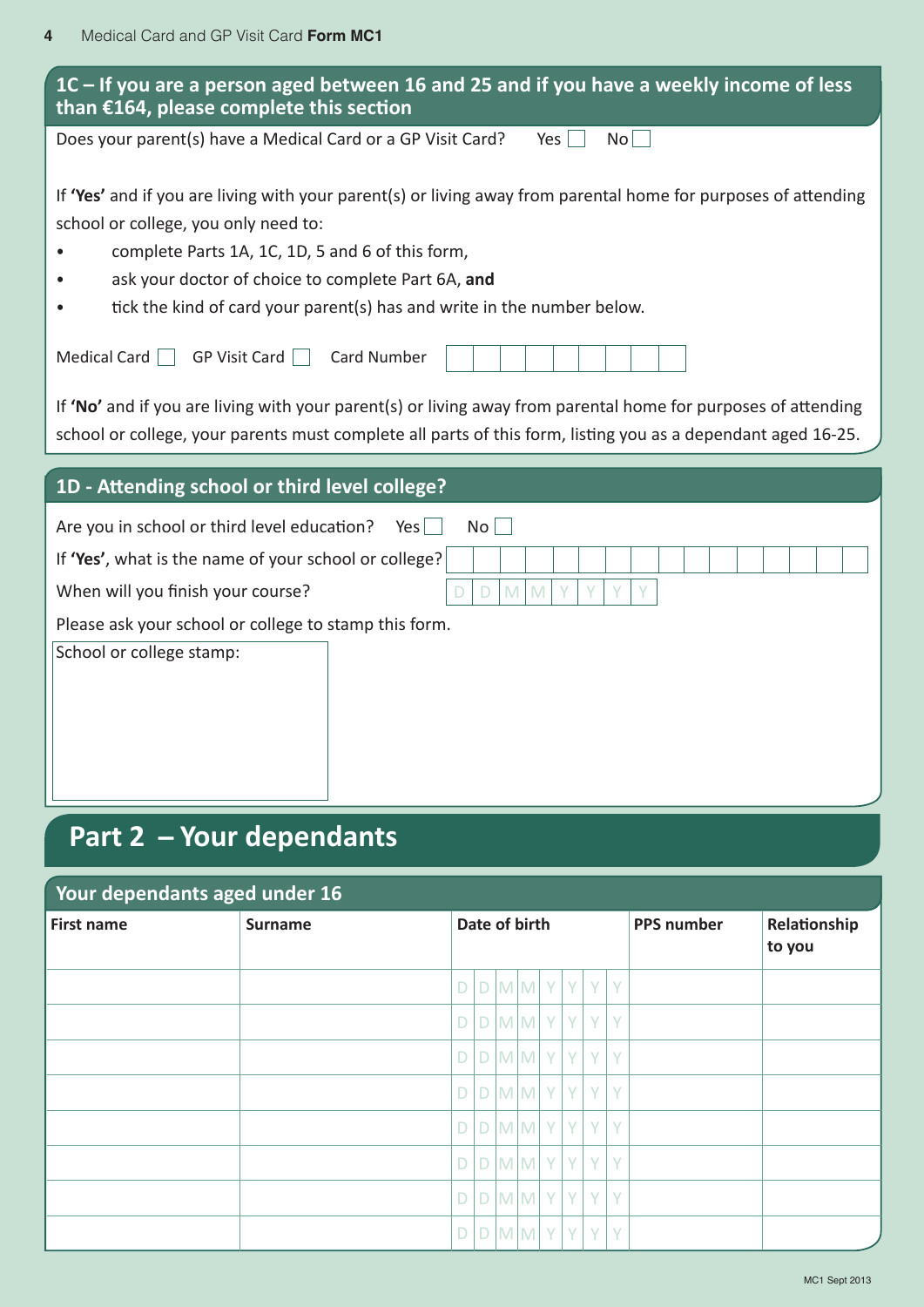# Part 2 - Your dependants - continued

#### Your dependants aged between 16 and 25 in school or college or receiving an income of **Less than €164 per week**

| <b>First name</b> | <b>Surname</b> | Date of birth |  |  |                     |   | <b>PPS number</b> | Relationship<br>to you | <b>Receiving a</b><br>3rd level<br>education<br>grant? |  |  |                      |
|-------------------|----------------|---------------|--|--|---------------------|---|-------------------|------------------------|--------------------------------------------------------|--|--|----------------------|
|                   |                |               |  |  | D[D M M Y]          | Y |                   | YY                     |                                                        |  |  | Yes<br>$\mathsf{No}$ |
|                   |                |               |  |  | $D$ $D$ $M$ $M$ $Y$ | Y |                   | Y                      | l Y                                                    |  |  | $\mathsf{No}$<br>Yes |
|                   |                |               |  |  | $D$ $D$ $M$ $M$ $Y$ | Y |                   | Y.                     | l Y                                                    |  |  | Yes<br>$\mathsf{No}$ |
|                   |                |               |  |  | $D$ $D$ $M$ $M$ $Y$ | Y |                   | Y Y                    |                                                        |  |  | No<br>Yes            |
|                   |                |               |  |  | D[D M M Y]          | Y |                   | Y                      | l V                                                    |  |  | Yes<br>$\mathsf{No}$ |
|                   |                |               |  |  | D[D M M Y]          | Y |                   | Y                      | l Y                                                    |  |  | Yes<br>No            |

### **Part 3 - Details of income**

**(Please give details of all income that you and your spouse or partner receive each week)** 

| A. Your income details                                                                                    |               |                                                                                            |                    |                                                                                                                                                                                                                                                                                          |
|-----------------------------------------------------------------------------------------------------------|---------------|--------------------------------------------------------------------------------------------|--------------------|------------------------------------------------------------------------------------------------------------------------------------------------------------------------------------------------------------------------------------------------------------------------------------------|
| Source                                                                                                    | <b>Amount</b> | <b>Frequency of</b><br>payment (for example,<br>weekly, fortnightly,<br>monthly or yearly) | Type of<br>payment | Documents to send to us<br>(Photocopies only please)                                                                                                                                                                                                                                     |
| Social Welfare<br>payments                                                                                | €             |                                                                                            |                    | Recent An Post receipt slip<br>or recent bank statement (if<br>payment is paid direct to bank<br>account). If in receipt of Illness<br>Benefit or Maternity Benefit,<br>a letter from your employer<br>confirming your current wage,<br>if any, in addition to Social<br>Welfare payment |
| Wages and or pension                                                                                      | €             |                                                                                            |                    | Most recent payslip                                                                                                                                                                                                                                                                      |
| Income from<br>self employment                                                                            | €             |                                                                                            |                    | <b>Latest Notice of Assessment</b><br>from Revenue Commissioners                                                                                                                                                                                                                         |
| Social security payments<br>from another EU state<br>Please put the name<br>of the EU state here:         | €             |                                                                                            |                    | <b>Confirmation letter from</b><br>awarding authority and<br>E121/S1 form                                                                                                                                                                                                                |
| Any other income<br>(for example, maintenance<br>payments, social security<br>payments from non-EU state) | €             |                                                                                            |                    | Relevant documentary<br>evidence                                                                                                                                                                                                                                                         |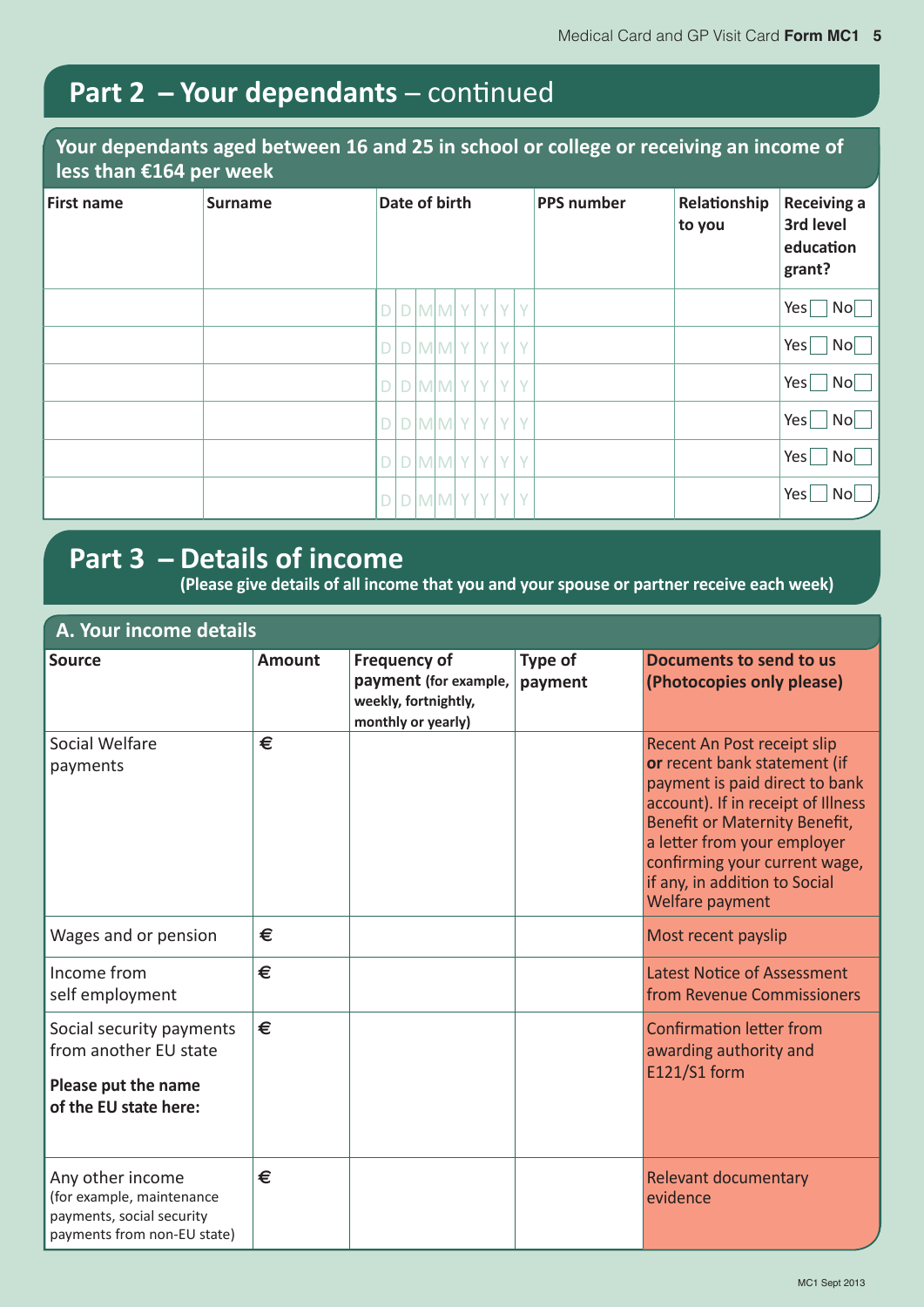## **Part 3 - Details of income** - continued

#### **B. Your spouse's or partner's income details** (If you do not have a spouse or partner, please go to section C on this page)

| <b>Source</b>                                                                                             | <b>Amount</b> | <b>Frequency of</b><br>payment (for example,<br>weekly, fortnightly,<br>monthly or yearly) | Type of<br>payment | Documents to send to us<br>(Photocopies only please)                                                                                                                                                                                                                                     |
|-----------------------------------------------------------------------------------------------------------|---------------|--------------------------------------------------------------------------------------------|--------------------|------------------------------------------------------------------------------------------------------------------------------------------------------------------------------------------------------------------------------------------------------------------------------------------|
| Social Welfare<br>payments                                                                                | €             |                                                                                            |                    | Recent An Post receipt slip<br>or recent bank statement (if<br>payment is paid direct to bank<br>account). If in receipt of Illness<br>Benefit or Maternity Benefit,<br>a letter from your employer<br>confirming your current wage,<br>if any, in addition to Social<br>Welfare payment |
| Wages and or pension                                                                                      | €             |                                                                                            |                    | Most recent payslip                                                                                                                                                                                                                                                                      |
| Income from<br>self employment                                                                            | €             |                                                                                            |                    | Latest Notice of Assessment<br>from Revenue Commissioners                                                                                                                                                                                                                                |
| Social security payments<br>from another EU state<br>Please put the name<br>of the EU state here:         | €             |                                                                                            |                    | <b>Confirmation letter from</b><br>awarding authority and<br>E121/S1 form                                                                                                                                                                                                                |
| Any other income<br>(for example, maintenance<br>payments, social security<br>payments from non-EU state) | €             |                                                                                            |                    | Relevant documentary<br>evidence                                                                                                                                                                                                                                                         |

#### **C. Back to employment or education scheme (for example, Community Employment Scheme)** (If you are not working on or attending such schemes, please go to section D on next page)

**Please send us:** 

- a letter(s) from the scheme supervisor(s) showing the start date and expected finish date for you and or your spouse, and
- **• a** copy of the most recent payslip(s).

|           | Scheme type |  |  | <b>Start date</b> |  |  | <b>Expected finish date</b> |  |  |  |
|-----------|-------------|--|--|-------------------|--|--|-----------------------------|--|--|--|
| You       |             |  |  |                   |  |  |                             |  |  |  |
|           | Scheme type |  |  | <b>Start date</b> |  |  | <b>Expected finish date</b> |  |  |  |
| Spouse or |             |  |  |                   |  |  |                             |  |  |  |
|           |             |  |  |                   |  |  |                             |  |  |  |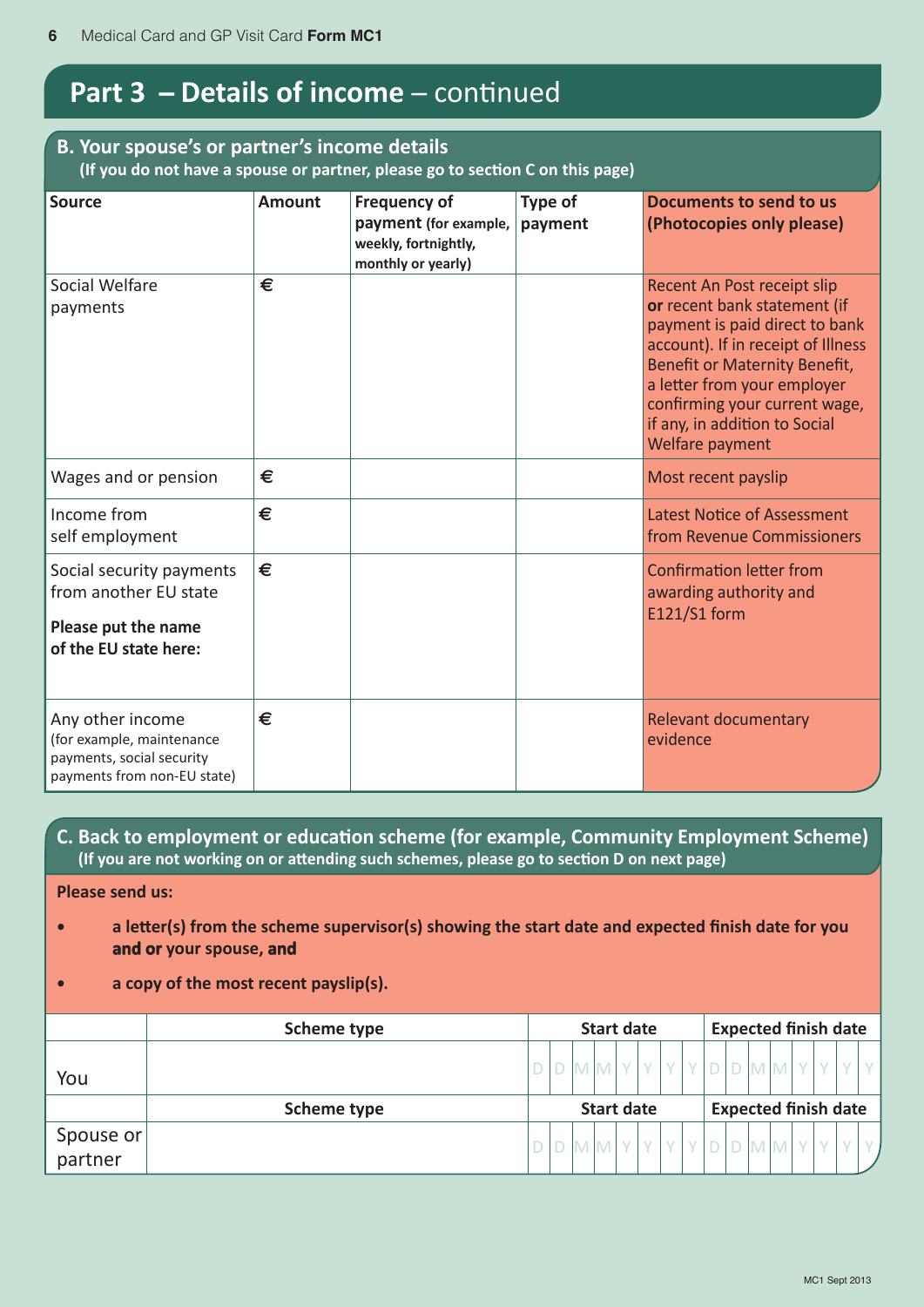# Part 3 - Details of income - continued

#### **D. Savings and investments**

Do you or your spouse or partner have investments in stocks, shares or savings with banks or building societies or other financial institutions?  $\Box$  Yes  $\parallel$  No ľ

If 'No', go to Part E on this page.

If **'Yes'**, please complete the details below and remember to attach photocopies of the documents you need to send us as evidence of your income from these sources, for example, statement(s) from financial institution(s) showing the current balance on account(s).

| Amount(s) invested<br>or held in savings $\epsilon$ | Name and address of financial institution<br>where invested or deposited | Type of savings or investments |
|-----------------------------------------------------|--------------------------------------------------------------------------|--------------------------------|
|                                                     |                                                                          |                                |
|                                                     |                                                                          |                                |
|                                                     |                                                                          |                                |
|                                                     |                                                                          |                                |
|                                                     |                                                                          |                                |
|                                                     |                                                                          |                                |
|                                                     |                                                                          |                                |

If you don't have enough room to complete this section, please write additional details on a separate sheet of paper and send it in with this form.

#### E. Property additional to the family home

| Do you or your spouse or partner own any property or land other than the |     |    |
|--------------------------------------------------------------------------|-----|----|
| house you live in, including land not personally used?                   | Yes | No |

If **'No'**, go to Part 4 on next page.

If **'Yes'**, please complete the details below and send us evidence of any income from this source, for example, tenancy agreement or bank statements. Also, if it applies, please send us evidence of any costs associated with the land or property, for example, receipts or invoices.

| <b>Address</b> | Details of land or property<br>(for example, 3 bed semi, shop<br>unit, farmland or other) | Yearly income received<br>(for example, from rental,<br>from lease or from other) | Yearly costs $\epsilon$ |
|----------------|-------------------------------------------------------------------------------------------|-----------------------------------------------------------------------------------|-------------------------|
|                |                                                                                           |                                                                                   |                         |
|                |                                                                                           |                                                                                   |                         |
|                |                                                                                           |                                                                                   |                         |
|                |                                                                                           |                                                                                   |                         |
|                |                                                                                           |                                                                                   |                         |
|                |                                                                                           |                                                                                   |                         |
|                |                                                                                           |                                                                                   |                         |

If you don't have enough room to complete this section, please write additional details on a separate sheet  $\sigma$  paper and send it in with this form.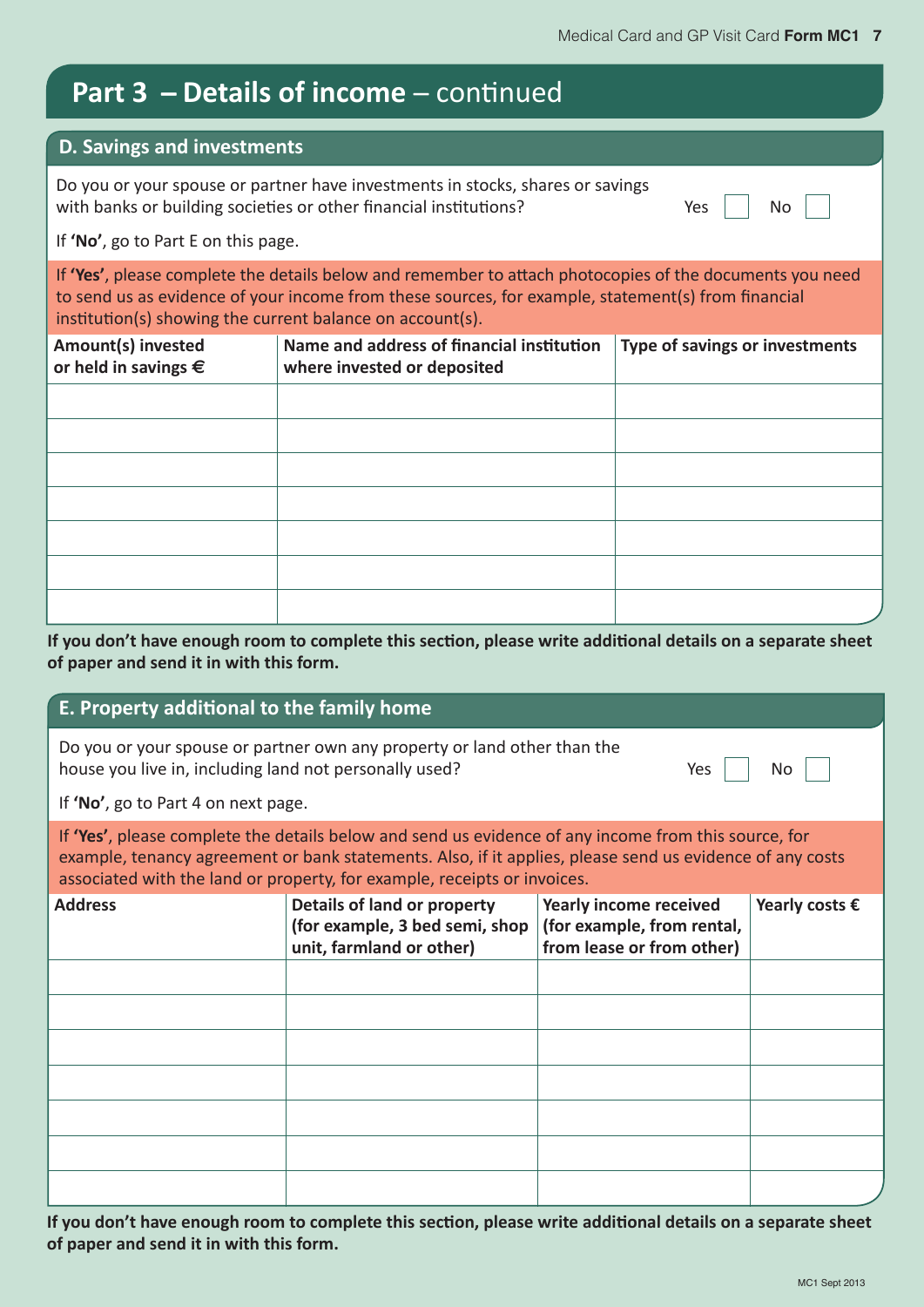# **Part 4 - Family expenses**

| A. Housing             |               |                                                     |                                                                                                          |  |  |  |  |  |  |  |
|------------------------|---------------|-----------------------------------------------------|----------------------------------------------------------------------------------------------------------|--|--|--|--|--|--|--|
| Payment<br>expense     | <b>Amount</b> | Frequency (for example, weekly,<br>monthly, yearly) | Documents to send to us<br>(Photocopies only please)                                                     |  |  |  |  |  |  |  |
| Rent                   | €             |                                                     | Up-to-date copy of tenancy<br>agreement or rent book                                                     |  |  |  |  |  |  |  |
| Mortgage               | €             |                                                     | Recent mortgage account<br>statement or 3 months'<br>recent bank statements<br>showing mortgage payments |  |  |  |  |  |  |  |
| Mortgage<br>protection | €             |                                                     | Recent certification from<br>provider confirming payment                                                 |  |  |  |  |  |  |  |
| House<br>insurance     | €             |                                                     | Recent certification from<br>provider confirming payment /                                               |  |  |  |  |  |  |  |

| <b>B. Childcare</b><br>Expenses on the following childcare arrangements are accepted: crèche, montessori, playgroup,<br>after school facility, child minder, au pair and nanny |                                                  |                                                             |                                                         |  |  |  |  |  |  |
|--------------------------------------------------------------------------------------------------------------------------------------------------------------------------------|--------------------------------------------------|-------------------------------------------------------------|---------------------------------------------------------|--|--|--|--|--|--|
| <b>Weekly</b><br>amount                                                                                                                                                        | <b>Type of childcare</b><br>(see examples above) | Name, address and telephone<br>number of childcare facility | Documents to send to us<br>(Photocopies only please)    |  |  |  |  |  |  |
| €                                                                                                                                                                              |                                                  |                                                             | Letter from<br>childcare provider<br>confirming payment |  |  |  |  |  |  |

|                         | C. Travel to work costs          |                                                                    |                                                             |                              |                                                                          |
|-------------------------|----------------------------------|--------------------------------------------------------------------|-------------------------------------------------------------|------------------------------|--------------------------------------------------------------------------|
|                         | <b>Location of</b><br>employment | <b>Transport used</b><br>(for example, car,<br>bus, train)         | <b>Distance you</b><br>travel in<br>kilometres<br>each week | transport, cost<br>each week | If public or shared Documents to send to us<br>(Photocopies only please) |
| You                     |                                  | If car, are you the<br>registered owner?<br>Yes<br>No <sub>1</sub> |                                                             | €                            | Copy of vehicle<br>registration certificate<br>or travel tickets         |
| Spouse<br>or<br>partner |                                  | If car, are you the<br>registered owner?<br>Yes<br>No              |                                                             | €                            | Copy of vehicle<br>registration certificate<br>or travel tickets         |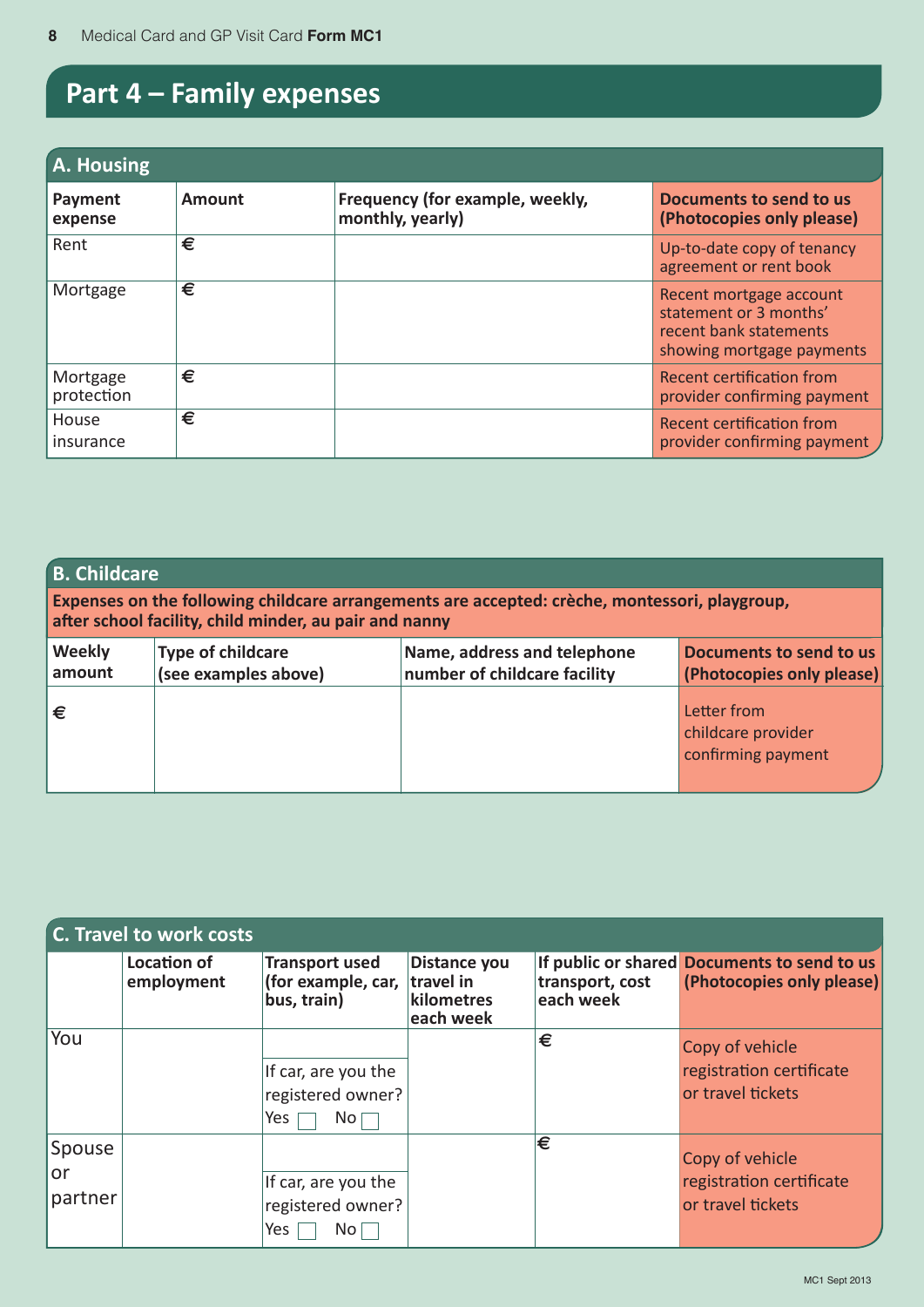# Part 4 - Family expenses - continued

| D. Maintenance payments that you or your spouse or partner make to another person |                                                                                         |                                                        |                                                                                                                                                          |  |  |  |  |  |
|-----------------------------------------------------------------------------------|-----------------------------------------------------------------------------------------|--------------------------------------------------------|----------------------------------------------------------------------------------------------------------------------------------------------------------|--|--|--|--|--|
|                                                                                   | Amount Frequency of payment<br>(for example, weekly, fortnightly,<br>monthly or yearly) | Name and address of<br>the person who gets the payment | Documents to send to us<br>(Photocopies only please)                                                                                                     |  |  |  |  |  |
| €                                                                                 |                                                                                         |                                                        | Copy of current<br>maintenance agreement or<br>letter from person you make<br>payment to confirming<br>amount being received and<br>frequency of payment |  |  |  |  |  |

| E. Net cost of private nursing home care for you and or your spouse or partner<br>(that is, the full cost of nursing home care less any amount the health authority pays toward the cost) |                                                                                         |                                  |                                                            |  |  |  |  |  |  |
|-------------------------------------------------------------------------------------------------------------------------------------------------------------------------------------------|-----------------------------------------------------------------------------------------|----------------------------------|------------------------------------------------------------|--|--|--|--|--|--|
| <b>Amount</b>                                                                                                                                                                             | <b>Frequency of payment</b><br>(for example, weekly, fortnightly,<br>monthly or yearly) | Name and address of nursing home | Documents to send to us<br>(Photocopies only please)       |  |  |  |  |  |  |
| ι€                                                                                                                                                                                        |                                                                                         |                                  | Copy of most recent invoice<br>or letter from nursing home |  |  |  |  |  |  |

#### **F. Medical expenses**

If you and or any of your dependants has ongoing medical expenses or expenses related to a particular illness, please give details of the illness and the associated costs. If you want us to take these costs into account, you must give us evidence of the costs (such as copies of bills, invoices and or receipts). Examples of expenses include doctors' or consultants' fees, hospital charges, cost of prescribed medicines or appliances or any other such expenses.

| <b>Details of illness</b> | Expense costs € | Documents to send to us<br>(Photocopies only please) |
|---------------------------|-----------------|------------------------------------------------------|
|                           |                 | Medical bills or invoices<br>and or payment receipts |
|                           |                 |                                                      |

If you don't have enough room to complete this section, please write additional details on a separate sheet of paper and send it in with this form.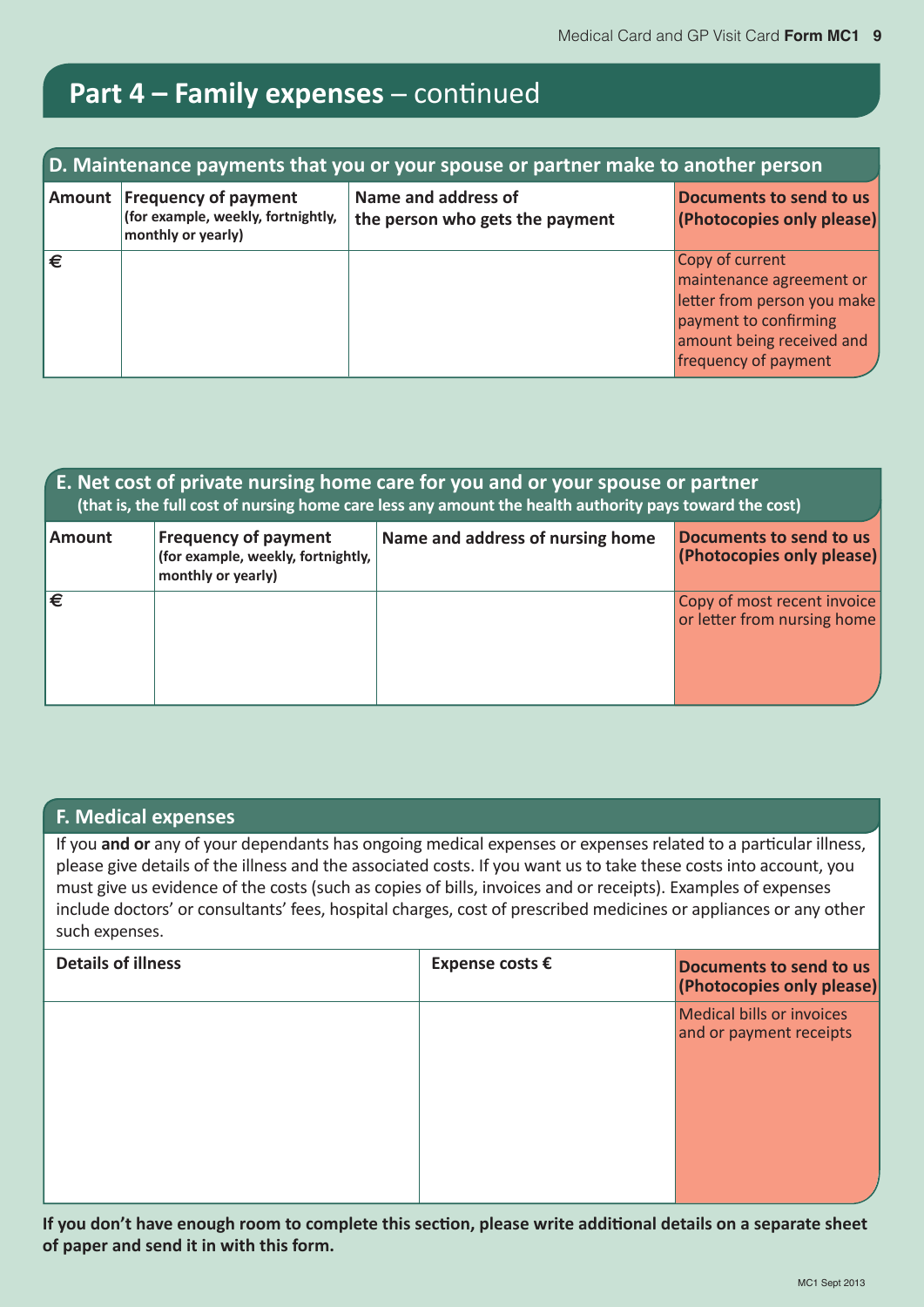### **Part 5 – Declaration and consent**

**Before completing this part of the form**, please take time to read and consider the following important  $\mathbf{inform}$ ation<sup>.</sup>

By law, anyone who deliberately gives false information on this form, or who deliberately withholds information relevant to an assessment of eligibility for a Medical Card and GP Visit Card, could face a fine, imprisonment or both.

Also, by law, anyone who does not tell the HSE about a change in their circumstances that could affect their eligibility for a Medical Card or a GP Visit Card could face a fine.

#### Declaration and consent

Please read these statements. If you agree with them, please complete and sign or mark the form below.

I apply for a Medical Card or a GP Visit Card for myself and, if it applies, my dependants.

I declare that the information I have given as part of this application is correct to the best of my knowledge.

I agree to tell the HSE immediately about any changes that may affect my own or, if it applies, my dependants' eligibility for health services.

I agree that the HSE, when assessing eligibility, may contact other Government Departments including the Department of Social Protection, the Revenue Commissioners and the Department of Justice to confirm the information I have given.

Please sign here:  $\Box$  D  $\Box$  M  $\Box$  N  $\Box$ 

If you are not able to sign, your mark should be made and witnessed. The witness should sign his or her name and complete his or her address in spaces provided below.

Place your mark here: \_\_\_\_\_\_\_\_\_\_\_

Signature of witness: Date:

|--|

| Address of witness: |  |  |  |  |  |  |  |  |  |  |  |  |  |  |
|---------------------|--|--|--|--|--|--|--|--|--|--|--|--|--|--|
|                     |  |  |  |  |  |  |  |  |  |  |  |  |  |  |
|                     |  |  |  |  |  |  |  |  |  |  |  |  |  |  |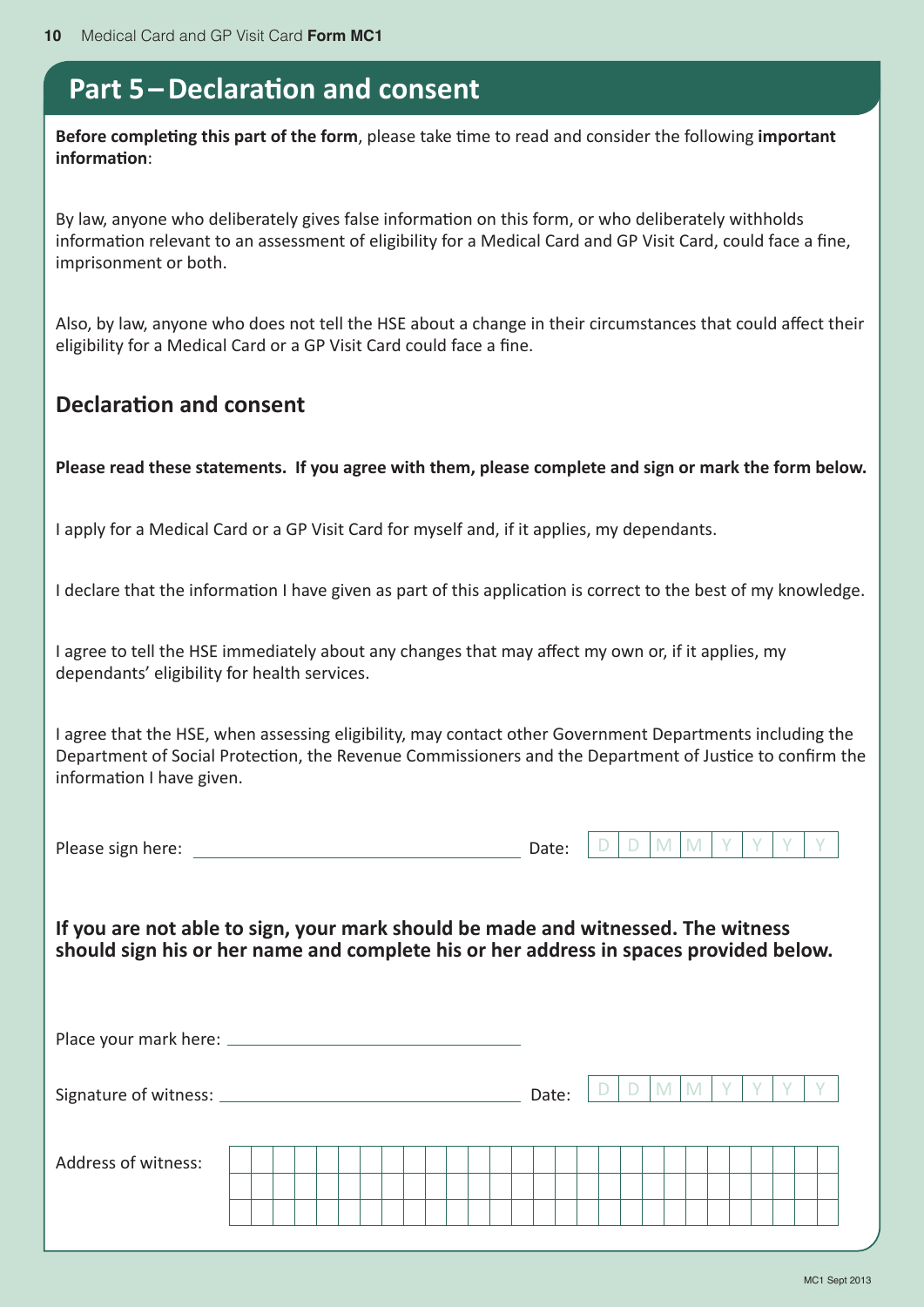|                                                               | Part 6 – Doctor of choice |                  |                            |
|---------------------------------------------------------------|---------------------------|------------------|----------------------------|
| Doctor's name:                                                |                           |                  | Doctor's practice address: |
|                                                               |                           |                  |                            |
| Will your dependants (if you have<br>any) attend this doctor? |                           | <b>No</b><br>Yes |                            |
|                                                               |                           |                  |                            |

### **Part 6A - Doctor's acceptance**

Ask your doctor to complete this section of the form

I agree to provide medical services to this applicant and his or her dependants, if any.

|         | Signature of doctor: |
|---------|----------------------|
| GMS no. |                      |
| Date:   |                      |

GMS STAMP HERE:

GMS STAMP HERE:

If your spouse or partner requires a different doctor of choice, please complete Part 7 and ask their doctor to complete Part 7A.

## Part 7 - Spouse's or partner's doctor of choice

| Doctor's name:                                                                                 | Doctor's practice address: |
|------------------------------------------------------------------------------------------------|----------------------------|
|                                                                                                |                            |
| Will your dependants (if you have<br>Yes <sub>1</sub><br><b>No</b><br>any) attend this doctor? |                            |

# Part 7A – Doctor's acceptance (for spouse or partner)

Ask your spouse's or partner's doctor to complete this section of the form

| Signature of doctor: |  |  |  |  |  |
|----------------------|--|--|--|--|--|
| GMS no.              |  |  |  |  |  |
| Date:                |  |  |  |  |  |

#### **Complete Checklist on next page.**